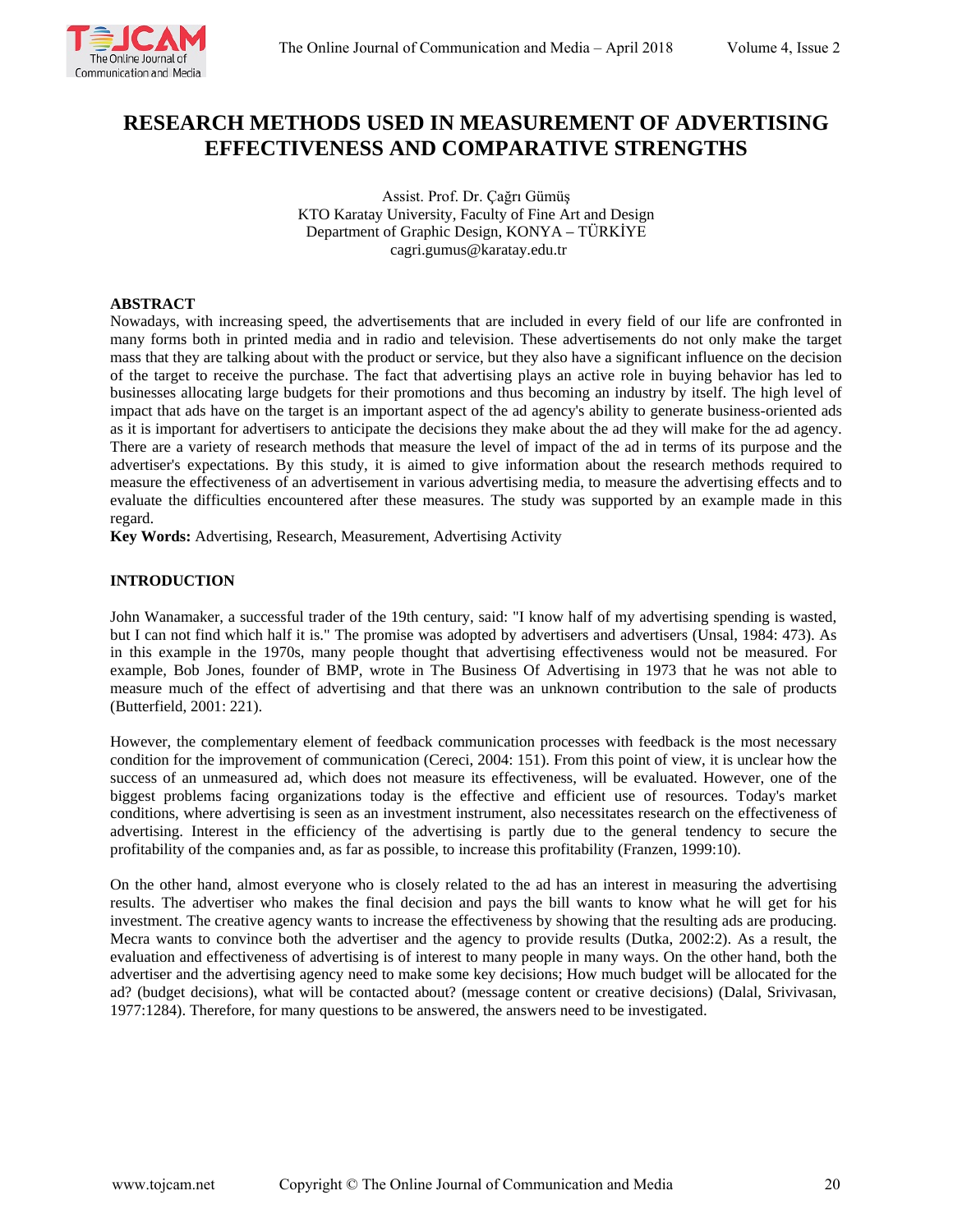

## **ADVERTISEMENT RESEARCH**

Research has a significant place in the advertising industry with any decision about advertising. Because research allows people working in advertising agencies to identify customers, their target groups, and the marketing environment - other competitors present on the market. Research is also guided in the selection of media channels that can make product or service ads more effective and deliver those ads to the right audience at the right time and place. In an advertising agency, almost everybody who works as agent as a creative manager from a client manager makes a variety of decisions about the things that advertisers do. Most of these decisions relate to the business that advertising agencies consistently do, such as preparing communications and engagement plans for advertisers' businesses that come to the advertising agency, while other decisions involve the marketing value of the product or service, such as product name, packaging, and distribution. In this context; it is possible to mention two options in the decision stage of the advertising agency. When deciding, you can rely on your own professional evaluations and experience, or use research to make the right judgments about your advertising campaign. Most advertising agencies use large-scale research in this case to make effective decisions before or after preparing their advertising campaigns.

Every advertiser who has an advertising campaign for an advertising agency has a specific anticipation from the ad campaign. In general, these expectations are; strengthening the images of the enterprises, establishing the corporate identities, being perceived as a good enterprise in the eyes of the target group and increasing the sales of the products or services that they have. Advertisers spend a lot to meet these expectations. From this point of view, it is necessary to understand whether the advertising campaigns are active. That is, advertisers are expecting to see whether the messages given about their products or services are understood by the target audience and whether the product or service is in the market at the end of the advertising campaign. For these reasons, the effectiveness of advertising must be measured by various research methods in order to determine whether the advertising campaign has achieved the expected objectives or whether the applied media planning has been successful.

It is not enough to just look at sales figures to measure the impact of advertising. The extent to which people place in their memory and their level of memory is also an indication of the effectiveness of the advertisement. Research on measuring the effects of advertising has been rapid in recent years, with rapid growth in advertising spending, increased emphasis on putting advertising decisions on objective data, and understanding of the effects of individual advertisements on one another (Devrez, 1999:12). The reliability of research done to measure advertising effectiveness is also very important. What kind of method should be used for the research and the results obtained should be interpreted correctly. The number of methods used to measure the ad is very high. A path must be taken in advance by determining which effect of the advertisement will be measured. Advertisement content analysis and ad research are different and should not be confused.

Research on the effectiveness of an advertising campaign is generally divided *into post-test, pre-test* and *post-test.*

*Post-Post Tests*; this method is applied after the target kit has seen the ad. In this way, it is tested whether the ad is usually remembered or not, or whether the target is aware of the ad. An example of these tests is the recall method test. *The recall method test* is divided into two types*, assisted recall and assisted recall*. In the *assisted recall method,* no ads are displayed for the group on which the test is run, and no hints are given about the ad in question. For example; "Which one of the advertisements you watched lately attracted your interest? Which one influences you conceptually in the advertisements you are watching?" However, since the answers to these kinds of questions can be very diverse, the method of recall is very limited (Tokol, 1990: 121). In the assisted *recall method*; questions are asked to ensure that the respondent grub is remembered for the ad to be measured, and the questions are organized in that format. For example; "Do you remember the advertisement of Ülker chocolate wafer?" Or "Which chocolate advertisement caught your attention recently"? In the form of questions are asked. Recall scores of the group that will answer the questions will affect the attention to the advert (Tokol, 1990: 121).

*Pre-test – Last test;* the most commonly used methods after post-message tests in the measurement of advertising effectiveness are pretest and posttest methods. Pretest and posttest methods used in measuring advertising effectiveness are divided into print ads tests, broadcast advertisements tests and physiological tests.

### **PRINTED ADVERTISEMENT TESTS**

*Direct Inquiry*; In this method, specific questions are asked about the advertisement. It is often used to test alternative ads to the advertising campaign early in the development period (Peltekoğlu, 2009:151).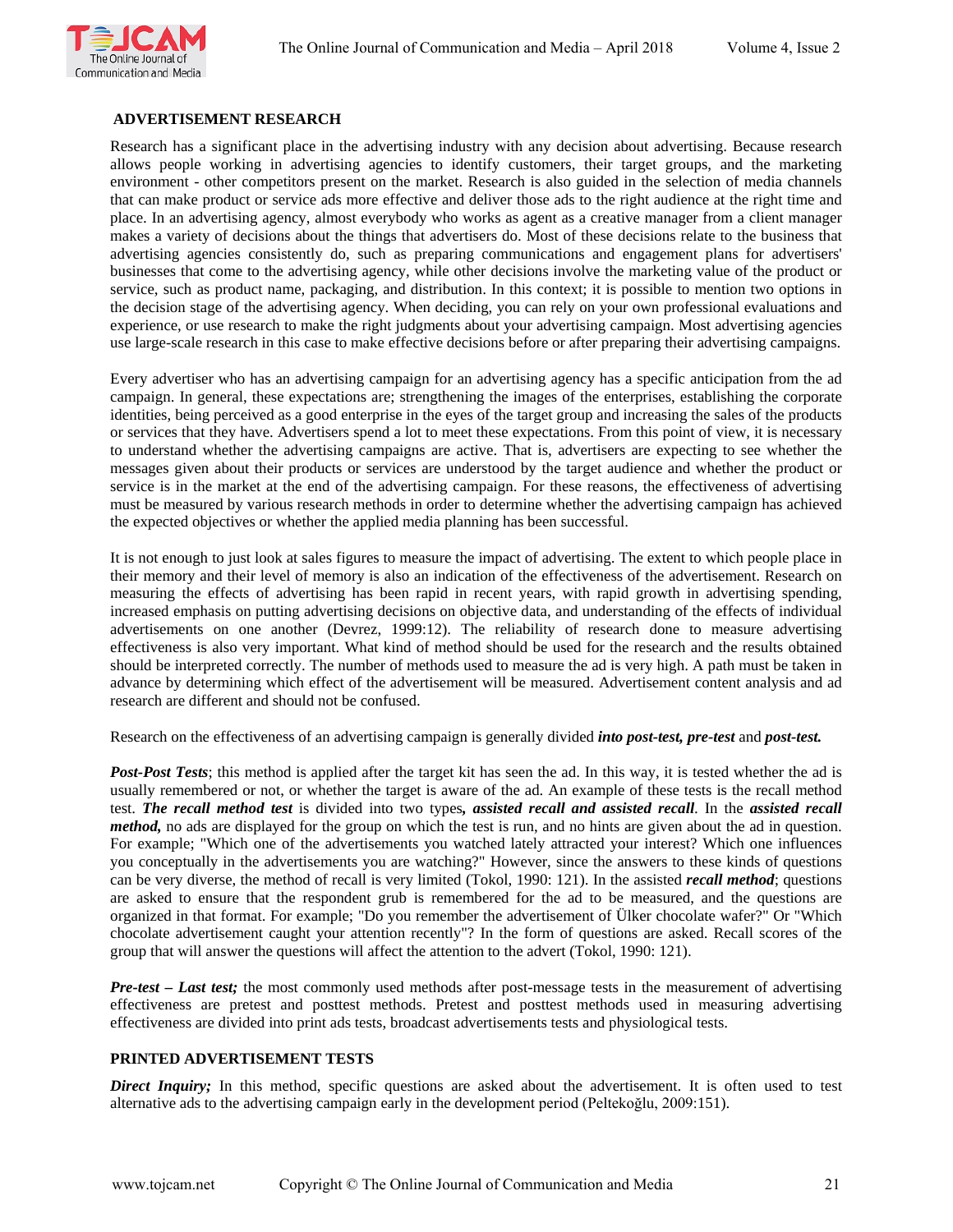

This method can be given as an example of the preparation of questions about magazine advertisements that competing chocolate companies have made in the Ülker advertisements and the question such as "What do you think about the advertisement of the magazine advertisement of the X brand"?

*Focus Group Talks;* is the method by which the target group-related views of the product or service are received, not individually. Groups usually consist of 8-12 people. The interview takes 1-2 hours. The group discussion is managed by a specialized moderator. The moderator asks the target group questions about the product or service during the discussion. With this method, the creative part of the advertising campaign to be created is tried to be revealed (Kocabaş and Elden, 2006:164).

The questions asked in the focus group interview are as follows: "Ülker wants to create a chocolate with biscuits in it?" Or "Ülker wants to create a hero in his new chocolate, how should this hero be?"

*Success Order;* in this method, the target group is requested to queue two or more advertisements, especially the most liked. Then a general ranking is made by taking the average of the preferences made. Thus, alternative ads are placed in order.

*Portfolio Tests;* Ads for which effectiveness is measured and unmeasured are placed in a file for examination of the target volume of the product or service. It is then measured whether the advertisements remind them of what they remember or the details from the advertisements. This method is mostly a measure of the interest of the target to the product (Elden, 2009:503).

For example; In this way, people based on the Ulker brand can immediately recognize the advertisements of their own companies and choose their own advertisements from among advertisements. Because these people are conservative people. However, those who are open to innovation that do not depend on the brand may shift to the ads of competing companies from the ads shown.

*The so-called Magazine;* in this way, a magazine with a special printed advertisement for the product is given in order to pre-test the effect of advertising on the target audience. Later, after reading the magazine to the target group, comments and reactions about the advertisements within the magazine are collected. This method measures the readability and attractiveness of the advertisement (Gülsoy, 1999:328).

*Perceptual Mapping;* Perceptual mapping, which can be expressed as perceptual meaning studies, is a useful analytical tool that markers offer by ranking against their competitors according to specified criteria. According to the results obtained from the research, it is an explanatory system that can direct the action by deriving the relative positions and measurements of the brands on the map and showing the gaps in the space. The criteria mostly concern the perception of the target by the brand. These perceptions help the advertiser to find the rare and spectacular brand attributes of the advertisement (Peltekoğlu, 2009:152). An example of perceptual mapping is given below.

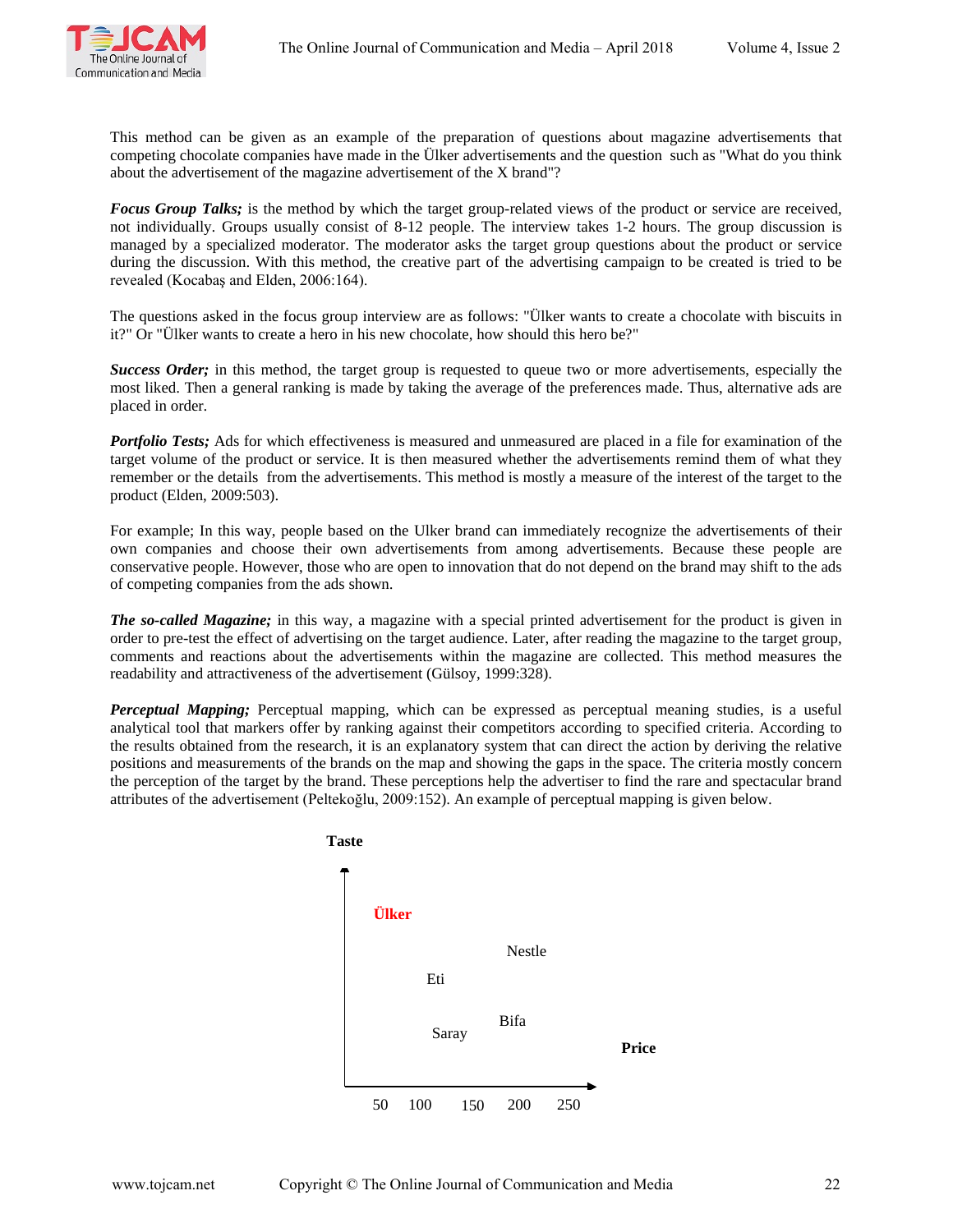

As you can see above, the companies in the chocolate market are positioned to compare the price and taste perception on a map. In this map, the Ülker company is cheaper than the other firms in the market both as taste and better price. In this context, according to the results from the research, the advertiser can determine the perception of the advertising campaign on the target group by considering this map.

# **RADIO - TELEVISION ADVERTISEMENT TESTS**

*Central Location Test;* Target audiences watch advertising films to be tested in a shop like a shopping mall. Before and after watching the films, a questionnaire including questions about the product is applied. The awareness of the brand is measured according to the answers given by the target group to the questionnaire. In addition, the answers given to these survey questions reveal the weak and superior aspects of the advertisement (Gülsoy, 1999:75).

*Caravan Test;* Target audiences track their commercials in shopping malls set up in shopping malls and receive coupons for the advertised products. The same coupons are awarded to a target group that has not watched the ad. Researchers then measure whether the ad makes a difference on the target audience by looking at the return of the coupons (Elden, 2009:506).

*Live Television Broadcast Test;* test is used to ask about the responses to advertisements placed on a television program or radio program with a selected sample group selected from target groups in a particular market segment. The product is interviewed on the phone with the target kit. The live broadcast test is widely used. Participants must watch ads in their own home environment. (Elden, 2009:510).

## *Physiological Advertising Tests*

*Eye Pupil Camera;* In these tests, which measure the perception of the target product by the product, printed advertisements focused on eye 60 times per second are recorded. Thus, it is possible to determine what the reader sees, what he or she returns to look at and at what point it is fixed (Peltekoğlu, 2009:15).

*GSR; method*, the electrical resistance of the hand held sweat of the person being tested is measured before the commercial is first displayed. The same measurement is repeated after the advertisement is displayed, and when the warning is given, that is, when the advertisement is watched, the difference is determined. In this method, it is assumed that a good advertisement will create an emotional response to the person (Kökçü and Güneysu, 2002:131).

*PDA;* (Kocabaş and Elden, 2006:165), the amount of change in the size of the eye baby is measured, and the emotional reactions of the person being tested are determined.

As you can see, although there are many ways to measure the effectiveness of advertising, there are some difficulties with these metrics. These difficulties stem from the fact that decisions about marketing and advertising are more complex than other business decisions. Because production and financing issues are more technical, marketing and advertising are more about behavioral items and especially for the target audience.

It is possible to list the main difficulties encountered during the efforts to measure advertising effectiveness (Kurtuluş, 1976:56):

*Nonlinear Effects:* The increase in advertising spending does not create the same increase in sales. Sales tend to increase at an initial low level of advertising spending relative to higher levels.

*Decay Effects*: When the ad is not repeated, it is not functioning. If no new ads are made, the effect of the ads made in the past periods is lost.

*Marketing Composition Effects:* The effectiveness of advertising efforts is influenced by the level and mix of other functional attributes of marketing components such as product pricing, goods, quality, after-sales service, distribution channels.

*Environmental Effects:* The effectiveness of advertising efforts is influenced by general economic situation, market conditions, consumer behavior, political situation and other environmental factors.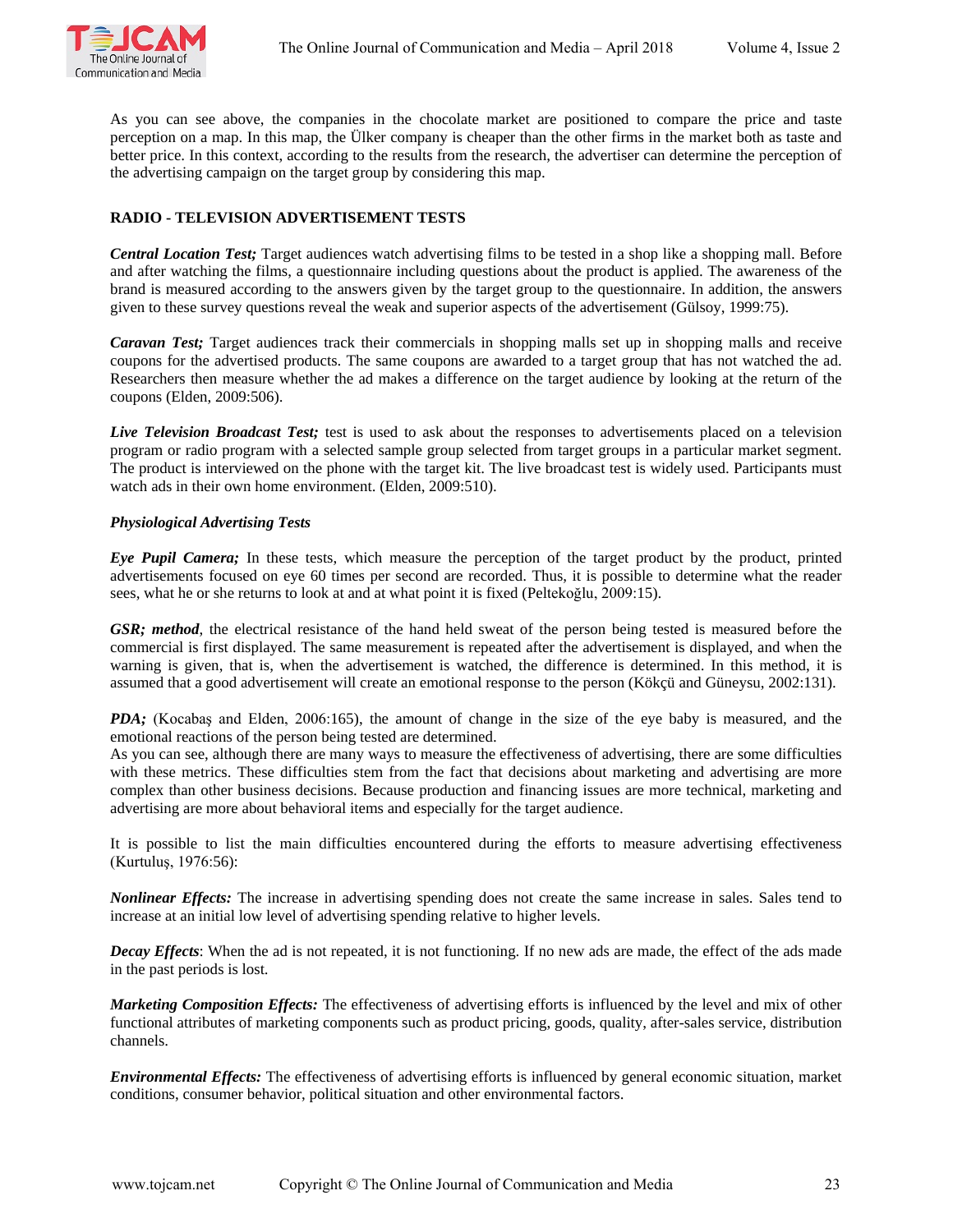

*Factors Related to Competitiveness:* The effectiveness of advertising efforts is influenced by the plans and programs implemented by competitors during the advertising period and by attitudes towards each other's plans and programs.

When the main difficulties described above are distinguished one by one, it is obvious that there will be a great deal of difficulties within themselves. This clearly demonstrates how difficult it is to measure advertising effectiveness.

Here is a sample work that includes some methods for measuring the effectiveness of advertising in this study.

## **Regional Gasoline Brand Research:**

# **Target group:**

18 million drivers in 14 states

### **Advertisement Goals:**

- Increase the level of awareness of this valuable additive chemistry from 50% to 75%
- To place at least one third of the drivers in the customer care research and presentations as the leader of the A brand.

This case study is about a regional gasoline brand. The company is facing the threat of a decline in its market share due to the introduction of new rivalries into geographical areas where it has traditionally had a strong position. The company's marketing management determines that the first step to more effective advertising is to reach a consensus of management and the creative agency about the advertising purpose and function for this company. Thus, in a series of meetings, the advertiser's sales, research, disposal and general management functions discuss and develop the company's advertising strategy with various people from the advertising agency. These negotiations, where the groups "say everything" are addressed as follows:

- What can be expected of the advertisement in our business is unexpected.
- Why are we advertising, what do we want to achieve with the ad?
- A full analysis of facts and perceptions, products and services: what are the disadvantages of recruitment? What are we equal to our competitors in product and service superiority?

For the first time, as a result of these meetings, advertising, sales, technical and financial officers are beginning to see the exact nature of their advertising and their skills. In the past years, the advertising team was preparing a one-year presentation or budget study that included budget and creative text recommendations. The new approach is negotiating months before the budget and text approval period. The agenda is limited by the following question: What do we want to convey? How we should communicate (text and media) is beyond the scope of the negotiations.

The results achieved in the field of marketing communication purposes are briefly as follows:

# **General Marketing Objectives**

- 1. To bring new customers to the company's gas stations,
- 2. Placing rare customers in order,
- 3. Protect the existing customers against the competition,
- 4. To increase the normal octane rate of high octane gasoline sales,
- 5. To increase the purchases of oil, tire, battery and accessories by existing customers,
- 6. To grow the entire market by encouraging tourism in the region.

The ad is one of several forces that helped to achieve these general marketing goals. Other powers include the stations themselves (number, location, design, signs, cleanliness, etc.), the behavior and training of station officers, the quality of the products, the product packaging and display, There.

The ad can contribute to all of these marketing objectives. However, trying to do all of these with a single ad or campaign may in no way provide a measurable result.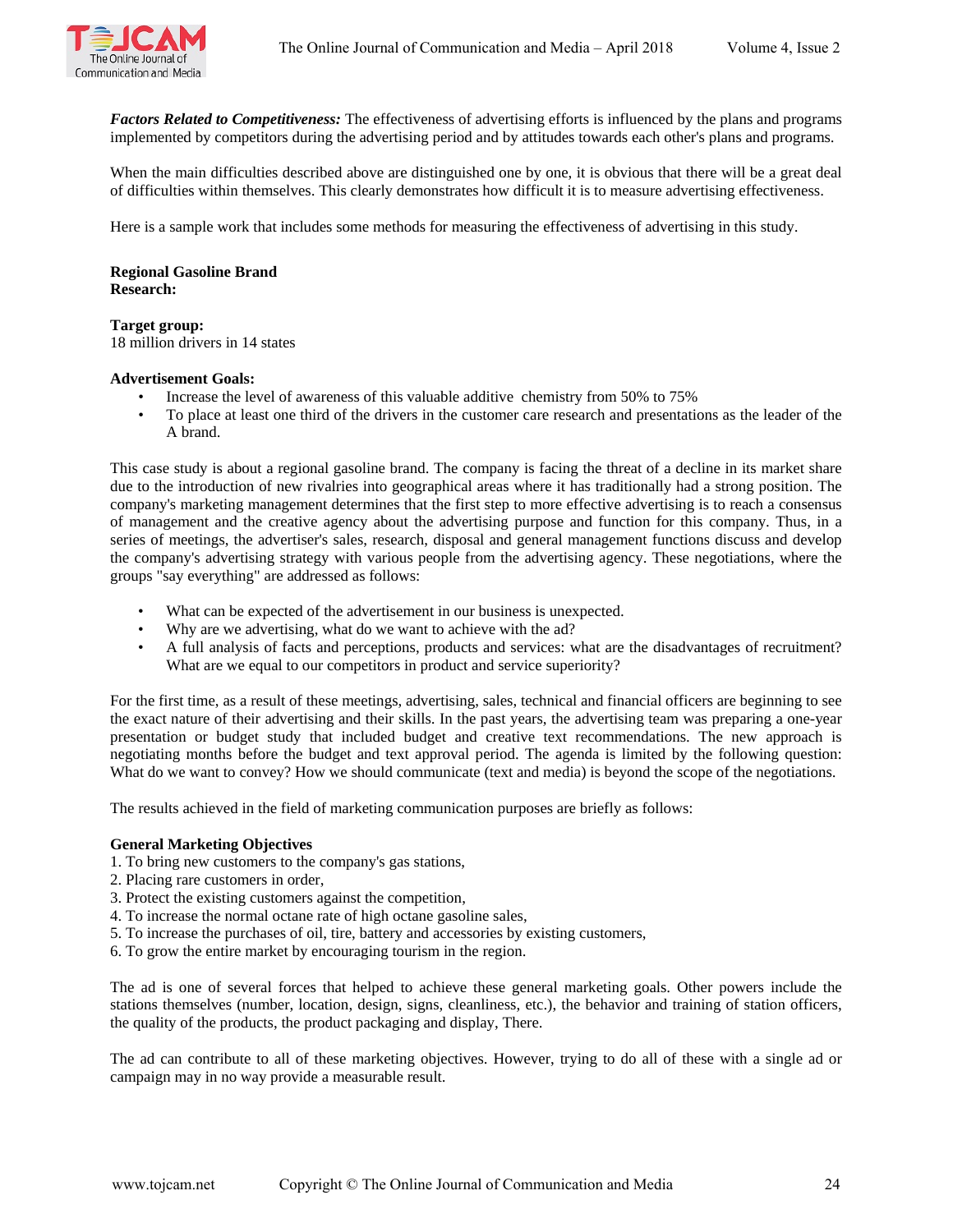

## *Ad Function*

Together, the company's management and the agency decide that the primary purpose and function of the advertisement is to: Firstly, the product line is aimed at acquiring new customers by acquiring new customers and protecting the old ones. Because it is difficult to change the behavior of drivers to take gasoline. However, the A brand has some of its superior qualities and competitive advantages. Contrary to popular common law, not all petrol brands are the same. The interviews of the company's research and development officers and advertisers reveal the following product information:

There are chemical additives in all gasoline used on the roads (ie in rural areas and except maritime). There are seven basic additive materials of brand A:

- **1.** Antioxidant (prevents gasoline "stinking" or "burning" while in storage)
- **2.** Metal activator (copper is the catalyst and makes it sticky)
- **3.** (The ingredients in 1 and 2 are additives supplied by the company to ensure that the gasoline is brought to the highest quality before entering the drive.)
- **4.** Anti-rust detergent (cleaning carburetor and fuel system)
- **5.** Anti-icing (prevents ice from forming in the snow-breaker at certain temperatures and humidity)
- **6.** Antiknock stiffener (reducing advance hitting at first run)
- **7.** Phosphorus (phosphorus, changing residues).

Consumer research shows that drivers are not aware of the benefits (other than antiknock) of the gasoline additive. What's more, it shows that most drivers have the same belief that all petrol brands are the same. It is true that 99% of the gasoline contains antiknock oil, but there are also significant differences.

For example, only about 50% of the gasoline sold contains phosphorus. This does not make sense for the drivers until you know what you're doing. Phosphorus prevents spark plugs and premature burning of gasoline (leading to an advance), thus reducing power loss and poor performance.

There is only 25% detergent. The detergent causes the 'gum' to form in the carburetor and to change the ratio of air and gasoline mixture. Ratio change causes hard work, stopping and engine performance to fall.

### *What is expected?*

The job of advertising conveys the product differences and benefits that the company knows but the driver does not know. The ad is responsible for explaining and showing these differences and benefits in a simple language. The driver does not know what phosphorus is, and he does not care, but he knows the difference between a clean bumper and a dirty bumper. As well as knowing what the housewives know about detergents, the drivers are well aware of a vehicle that stops in a place where it is difficult or not, and embarrass them with bad looks and stolen drums. The job of advertising is to establish a relationship between the known and the unknown. Consumers understand that antioxidants do not need to know or care for it, but they understand that they can simulate a stinky egg or mouth odor. The job of the ad is to create a mental framework about the company and the brand, beyond communicating these "differences".

The concept of "what to expect from advertising" needs to be transformed into tangible and measurable criteria, and the advertising effectiveness is measured at two points:

- **1. Number of drivers who know the difference and advantages of brand A with competitiveness**
- **2. The number of people who find the A brand, the benefits for the driver look and feel, superior or different.**

In order to make these targets concrete and measurable, it is necessary to carry out research with an example representing the market drivers. The following results show the process: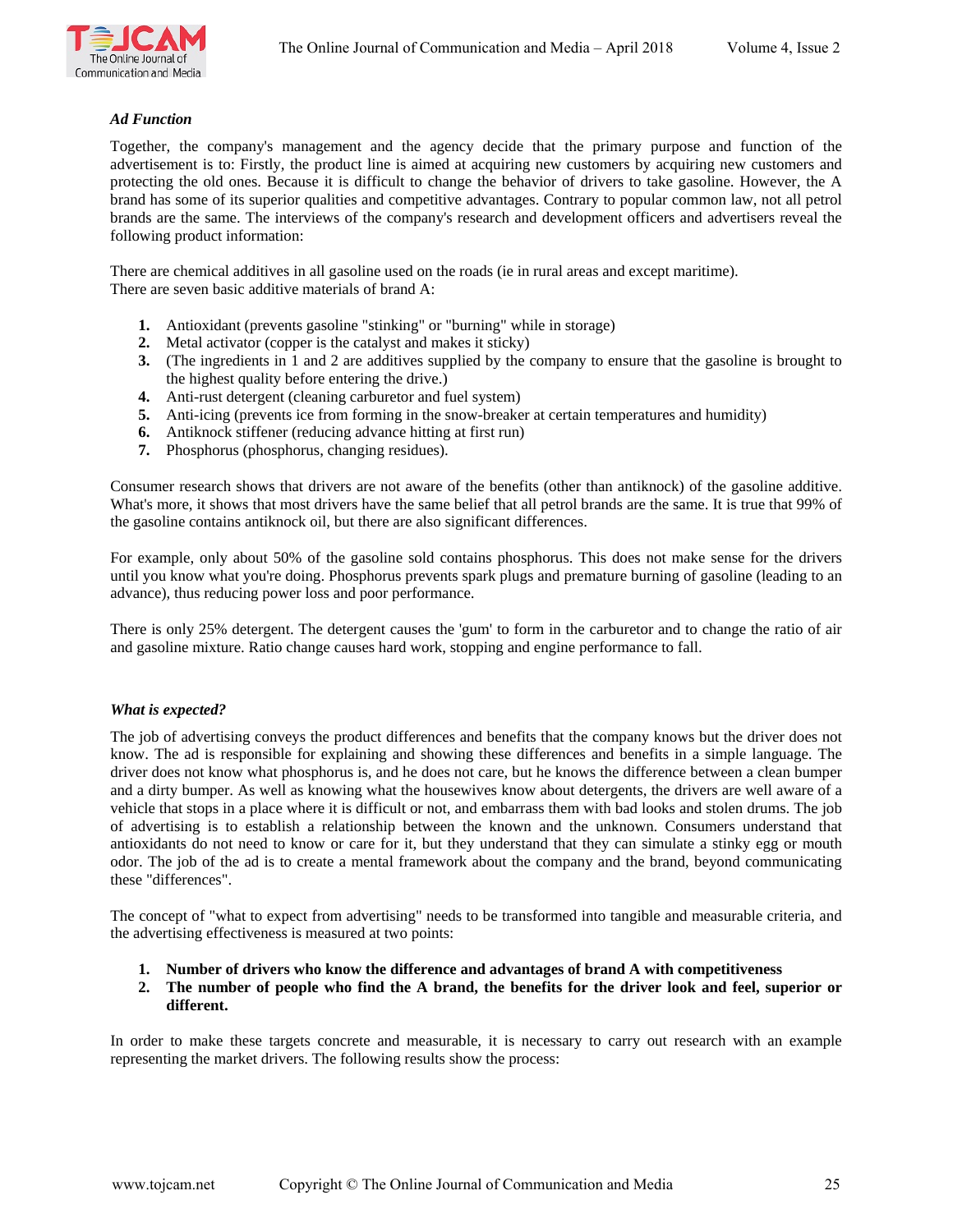

|                                                                        | <b>Benchmarking Survey</b><br>(Pre-test) | <b>Progress Report</b><br>(Final test) |
|------------------------------------------------------------------------|------------------------------------------|----------------------------------------|
| Those who know the difference<br>between brand A and competitors       | % 5                                      | %12                                    |
| A brand, consumer finds<br>superiority in research and<br>presentation | % 32                                     | % 42                                   |

Before and six months after the advertising campaign, questions like:

- **1.** "Of course, you know or hear different brands of gasoline, can you think of a reason to justify that any of these producers are different from the others?" The answers are coded according to whether the messages used in the ad leave a trace. For example, in such an answer, the ad is said to have left a mark: "Benzine adds carburettor and things that keep the pipes clean**." The research method applied here could be direct inquiry, recall or focus interview test.**
- **2.** "The gasoline brands sold in this region are written on these five cards. (Consumers are asked to list their brands afterwards.) **The research method used here can be a success order .**

By examining the results of the research in more detail in terms of brand change and brand loyalty, it is possible to assess the results of advertising, new customer acquisition and retention of customers. These findings also allow management to estimate the share of advertising from long-term sales and profits.

# **CONCLUSION AND RECOMMENDATIONS**

Measuring the effectiveness of advertising in advertising is a separate sector and both advertisers and advertising agencies spend a great deal of money to measure the effectiveness of their advertising on identified advertising purposes, such as recall, reputation sales.

For advertisers, it's important to measure the success of the ad campaign and the extent to which the advertising campaign is actually reaching or reaching the intended goals with appropriate ad research methods, measuring whether the money spent is returning as a value to the business.

For the advertising agency, it is important that the advertising campaign it performs will be a sign of its success in attracting attention to the target brand, increasing its brand recognition, increasing its awareness, and how well it serves the objectives set at the beginning of the campaign, such as sales, and returning it to the agency as a positive reference in the industry.

When looking at the target audience, a significant portion of the target audience is aware of the businesses that are the producers of the product or service, and the effect of measuring the effectiveness of advertising for the long-term awareness is significant. As a result of the advertising effectiveness, the trust of the target group to the firm will ensure that the company obtains a positive image and maintains its continuity.

The following suggestions can be made about working in this direction;

- Advertising agencies should encourage their advertisers to measure the effectiveness of advertising,
- The methods to be used in measuring advertising effectiveness must be applied in the right media environments.
- The reliability and validity of the questions prepared for the methods to be used in measuring the advertising effectiveness are required.